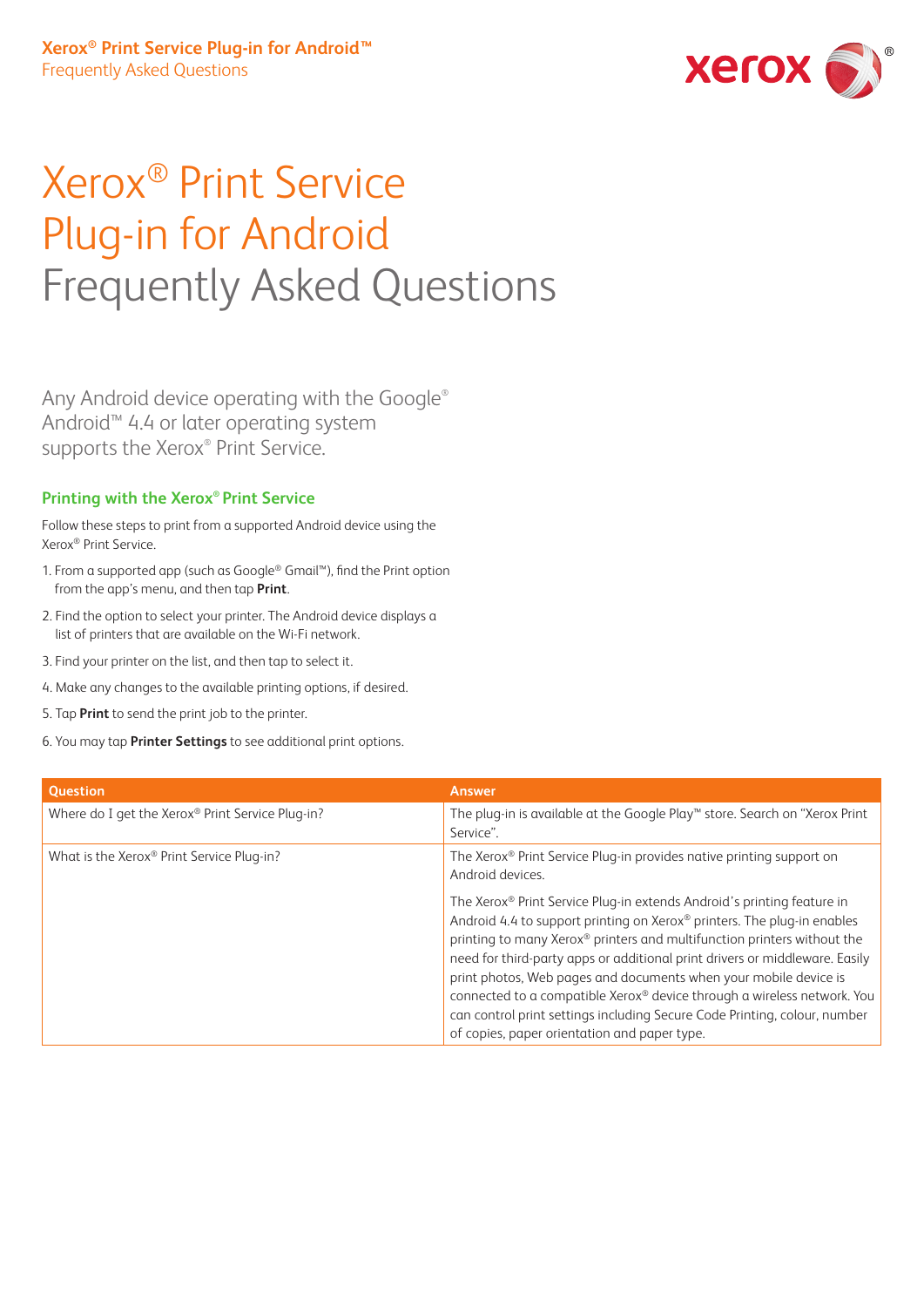## Xerox® Print Service Plug-in for Android™

Frequently Asked Questions

| Question                                                                                    | <b>Answer</b>                                                                                                                                                                                                                                                                                                                                                                                                                                                                                                                                                                                                                                                                                                                                                                                                                                                                                                                                                      |
|---------------------------------------------------------------------------------------------|--------------------------------------------------------------------------------------------------------------------------------------------------------------------------------------------------------------------------------------------------------------------------------------------------------------------------------------------------------------------------------------------------------------------------------------------------------------------------------------------------------------------------------------------------------------------------------------------------------------------------------------------------------------------------------------------------------------------------------------------------------------------------------------------------------------------------------------------------------------------------------------------------------------------------------------------------------------------|
| Does my Xerox® printer or multifunction device support<br>Xerox <sup>®</sup> Print Service? | The Android printing solution supports the following Xerox® printers and<br>multifunction devices.                                                                                                                                                                                                                                                                                                                                                                                                                                                                                                                                                                                                                                                                                                                                                                                                                                                                 |
|                                                                                             | Please visit Xerox® Print Service at www.xerox.com for the latest,<br>ever-growing list.                                                                                                                                                                                                                                                                                                                                                                                                                                                                                                                                                                                                                                                                                                                                                                                                                                                                           |
|                                                                                             | Xerox <sup>®</sup> Multifunction Printers<br>• Xerox® ColorQube® 8700 Colour Multifunction Printer<br>• Xerox® ColorQube® 8900 Colour Multifunction Printer<br>• Xerox® ColorQube® 9301/9302/9303 Colour Multifunction Printer<br>• Xerox® WorkCentre® 3615 Multifunction Printer<br>• Xerox® WorkCentre® 3655 Multifunction Printer<br>• Xerox <sup>®</sup> WorkCentre® 4265 Multifunction Printer<br>• Xerox <sup>®</sup> WorkCentre® 5845/5855 Multifunction Printer<br>• Xerox® WorkCentre® 5865/5875/5890 Multifunction Printer<br>• Xerox <sup>®</sup> WorkCentre® 5945/5955 Multifunction Printer<br>• Xerox <sup>®</sup> WorkCentre® 6605 Colour Multifunction Printer<br>• Xerox <sup>®</sup> WorkCentre® 6655 Colour Multifunction Printer<br>• Xerox® WorkCentre® 7220/7225 Colour Multifunction Printer<br>• Xerox® WorkCentre® 7830/7835/7845/7855 Colour Multifunction Printer<br>• Xerox <sup>®</sup> WorkCentre® 7970 Colour Multifunction Printer |
|                                                                                             | Xerox <sup>®</sup> Printers<br>• Xerox® ColorQube® 8580 Colour Printer<br>• Xerox® ColorQube® 8880 Colour Printer<br>• Xerox® Phaser® 3610 Printer<br>• Xerox <sup>®</sup> Phaser® 6600 Colour Printer                                                                                                                                                                                                                                                                                                                                                                                                                                                                                                                                                                                                                                                                                                                                                             |
| What file formats can I print?                                                              | Xerox <sup>®</sup> Print Service supports the following file formats:<br>$\bullet$ HTML<br>$\bullet$ JPEG<br>• Microsoft <sup>®</sup> Office files<br>$\bullet$ PDF<br>$\bullet$ PNG<br>$\bullet$ TXT                                                                                                                                                                                                                                                                                                                                                                                                                                                                                                                                                                                                                                                                                                                                                              |
| Which apps can I print from?                                                                | The applications listed below have been used in testing and you can<br>print from these applications on your Android™ 4.4 or later device. This<br>is an example list and may not reflect all the available apps but it does<br>provide a sample list for your convenience:                                                                                                                                                                                                                                                                                                                                                                                                                                                                                                                                                                                                                                                                                        |
|                                                                                             | $\bullet$ Email<br>- Google® Gmail™<br>- Microsoft® Outlook®<br>• Microsoft <sup>®</sup> Office<br>- Microsoft Office Mobile<br>- Google Docs™/Sheets<br>- Polaris Office <sup>™</sup><br>- Microsoft OfficeSuite 7<br>• Web browsers<br>- Stock Browser (provided by the device manufacturer)<br>- Google Chrome™<br>- Mozilla <sup>®</sup> FireFox <sup>®</sup><br>$-$ Opera <sup>m</sup><br>• Others<br>- Google Drive <sup>™</sup><br>NOTE: More applications will become available over time as app developers take                                                                                                                                                                                                                                                                                                                                                                                                                                           |
|                                                                                             | advantage of the Android printing support in Android 4.4 or later.                                                                                                                                                                                                                                                                                                                                                                                                                                                                                                                                                                                                                                                                                                                                                                                                                                                                                                 |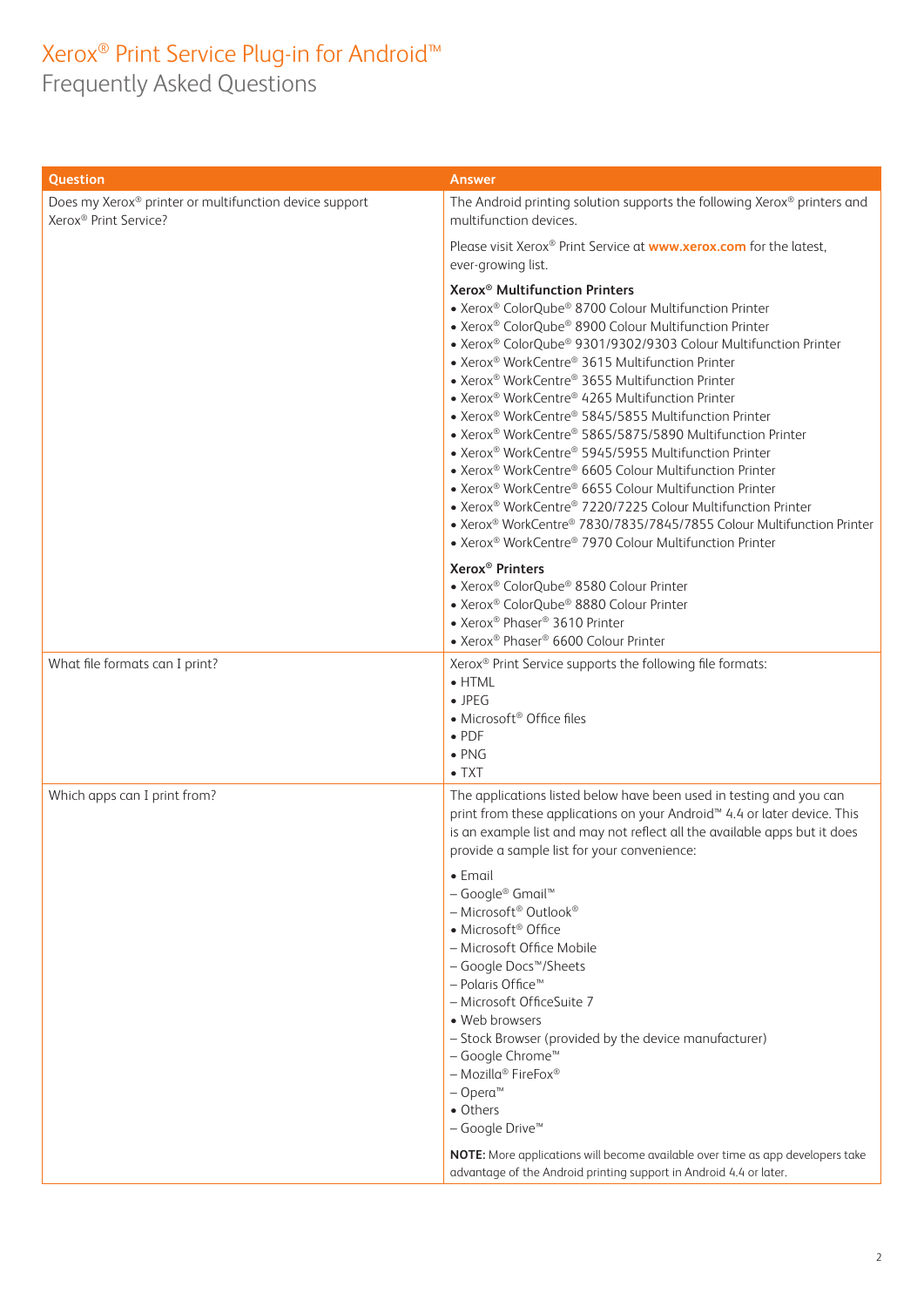## Xerox® Print Service Plug-in for Android™ Frequently Asked Questions

| Question                                                                                                             | <b>Answer</b>                                                                                                                                                                                                                                                                                                                                                                                                                                                                                                                                                                                                                                                                                                                                                                                                                                                |
|----------------------------------------------------------------------------------------------------------------------|--------------------------------------------------------------------------------------------------------------------------------------------------------------------------------------------------------------------------------------------------------------------------------------------------------------------------------------------------------------------------------------------------------------------------------------------------------------------------------------------------------------------------------------------------------------------------------------------------------------------------------------------------------------------------------------------------------------------------------------------------------------------------------------------------------------------------------------------------------------|
| The list of apps does not include one that I frequently use. Does<br>that mean I cannot print from that application? | Currently, Xerox® Print Service supports printing only from the<br>applications listed. More apps will become available over time. You can<br>contact your app developer and encourage them to take advantage of<br>the Android printing support in Android <sup>™</sup> 4.4 or later.                                                                                                                                                                                                                                                                                                                                                                                                                                                                                                                                                                       |
| What print options are available with Xerox® Print Service?                                                          | These printing options are available:<br>. Copies: Select the number of copies that you want to print.<br>. Colour Mode: Select either the Colour or Black and white option for<br>your print output.<br>. Orientation: Select Auto, Portrait or Landscape format.<br>. Paper Size: You can print on all media sizes supported by the printer or<br>multifunction devices you are printing to.<br>. Page Range: Select the pages to be printed in a multi-page document.                                                                                                                                                                                                                                                                                                                                                                                     |
|                                                                                                                      | Additional Print Options (found by tapping Printer Settings)<br>• Secure Print: Used to print confidential documents. After submitting<br>the job, the job will be stored on the printer hard disk and will not be<br>printed until the user releases the job from the printer control panel<br>with a PIN.<br>. 2-Sided Print: Select to print an image on both the front and back, or<br>only front of each sheet.<br>. Paper Type: Select type of media to use, such as transparency or pre-<br>cut tabs.<br>. Paper Colour: Select colour of paper to use.<br>• Stapling: Select stapling option (as long as the device being printed to<br>supports stapling).<br>. Collation: Select collation if the job is being printed with multiple sets.<br>. Print Quality: Select image quality option as supported by the printer<br>or multifunction device. |
| How do I cancel a print job that I already started?                                                                  | To cancel the print job, open the print notification area, select the print<br>job and then tap Cancel.                                                                                                                                                                                                                                                                                                                                                                                                                                                                                                                                                                                                                                                                                                                                                      |
| How do I monitor print jobs and view the print queue?                                                                | To monitor jobs in the print queue, open the notification area.                                                                                                                                                                                                                                                                                                                                                                                                                                                                                                                                                                                                                                                                                                                                                                                              |
| My printer is connected to a wired (Ethernet) network. Can I still<br>print to it from my Android device?            | If your printer is on the same network as the Android device, you can<br>print to the printer.                                                                                                                                                                                                                                                                                                                                                                                                                                                                                                                                                                                                                                                                                                                                                               |
| Can I print from my Android device at any location?                                                                  | Yes, you can connect to the Wi-Fi network (access point) at any location,<br>and then use the Android device to print to the local printers.                                                                                                                                                                                                                                                                                                                                                                                                                                                                                                                                                                                                                                                                                                                 |
| How do I print Microsoft <sup>®</sup> Office documents from an Android<br>device?                                    | You can use the Microsoft <sup>®</sup> Office Mobile app to print your Microsoft<br>Office documents.                                                                                                                                                                                                                                                                                                                                                                                                                                                                                                                                                                                                                                                                                                                                                        |
| Can I send print jobs to different printers and get them printed<br>simultaneously from my Android device?           | Yes                                                                                                                                                                                                                                                                                                                                                                                                                                                                                                                                                                                                                                                                                                                                                                                                                                                          |
| The print service appears to be disabled. How do I turn it on?                                                       | By going to Android Settings > Printing > Xerox Print > tap/slide ON.                                                                                                                                                                                                                                                                                                                                                                                                                                                                                                                                                                                                                                                                                                                                                                                        |
| How can I find out more about the Xerox® Print Service Plug-in?                                                      | You can find out more by going to Android Settings > Printing ><br>Xerox Print > Menu > Settings > About "i" in the upper right corner.                                                                                                                                                                                                                                                                                                                                                                                                                                                                                                                                                                                                                                                                                                                      |
| My printer does not appear in the list of all printers. What should<br>I do?                                         | You can try one of the following:<br>1. Go to Android Settings > Printing > Xerox Print > Add Printer ><br>select option to find new printer.<br>2. Go to App > Print > All Printers > tap the + symbol in the upper right<br>corner > Xerox Print > select option to find a new printer.                                                                                                                                                                                                                                                                                                                                                                                                                                                                                                                                                                    |